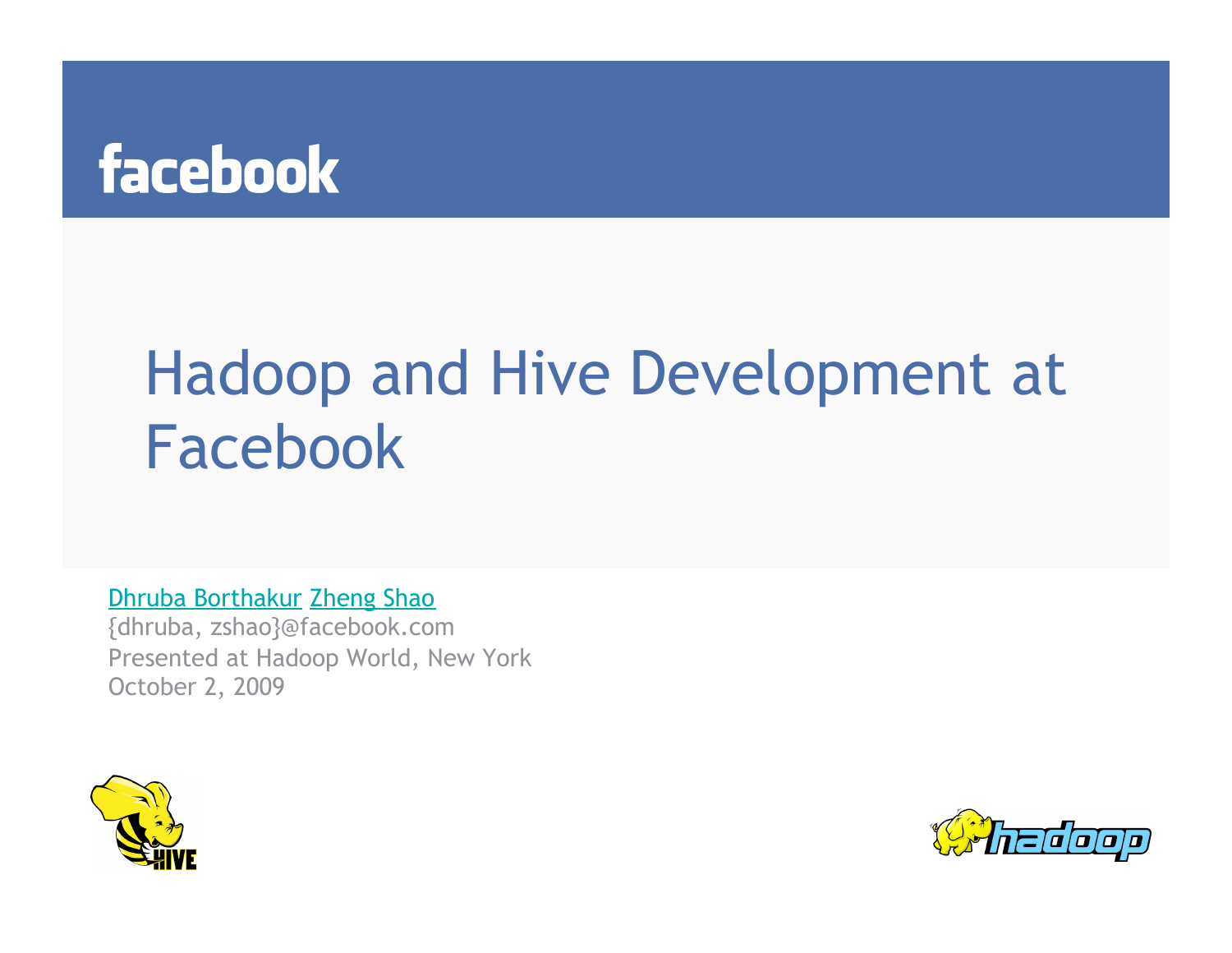### Hadoop @ Facebook





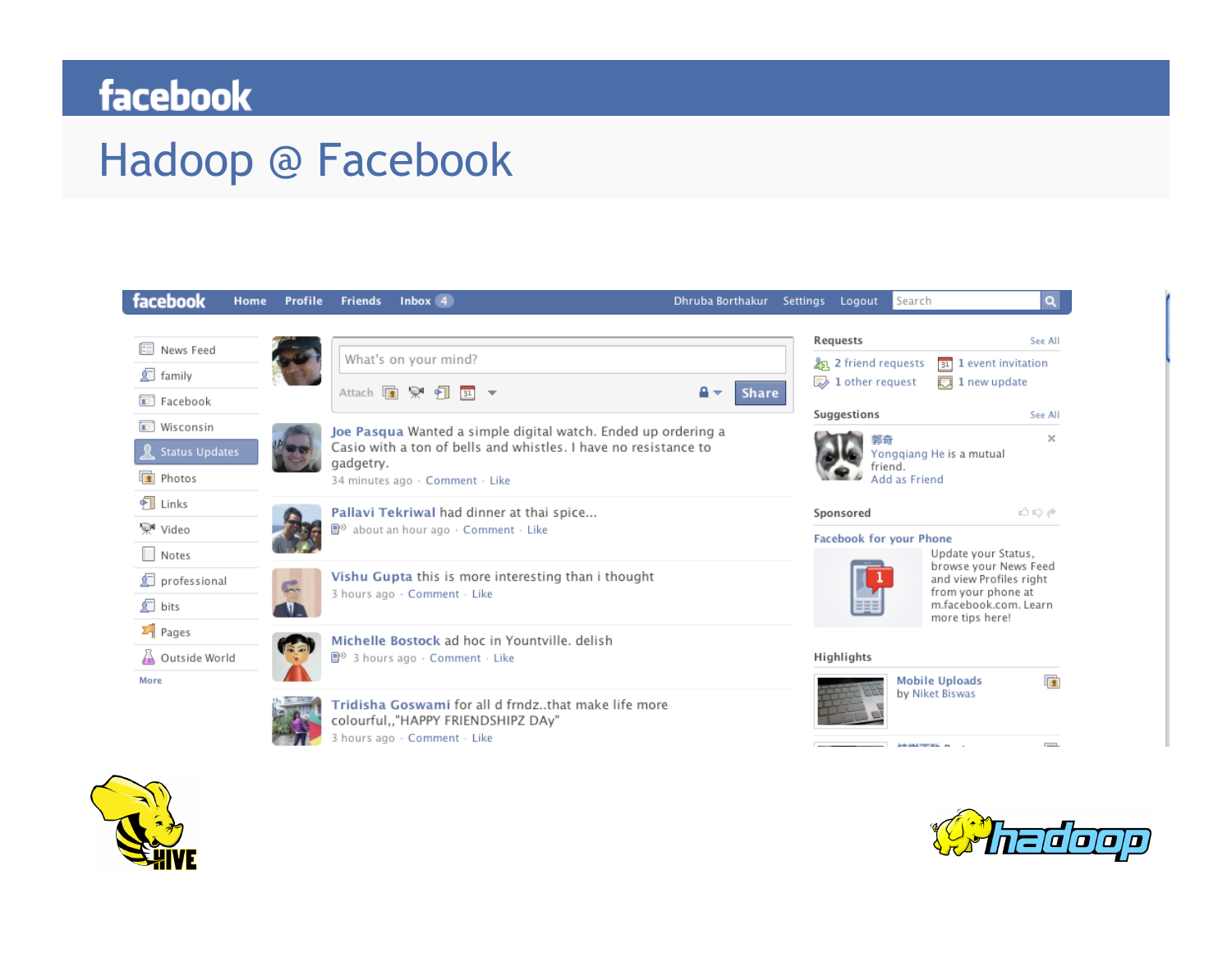### Who generates this data?

#### **Lots of data is generated on Facebook**

- 300+ million active users
- 30 million users update their statuses at least once each day
- More than 1 billion photos uploaded each month
- More than 10 million videos uploaded each month
- More than 1 billion pieces of content (web links, news stories, blog posts, notes, photos, etc.) shared each week



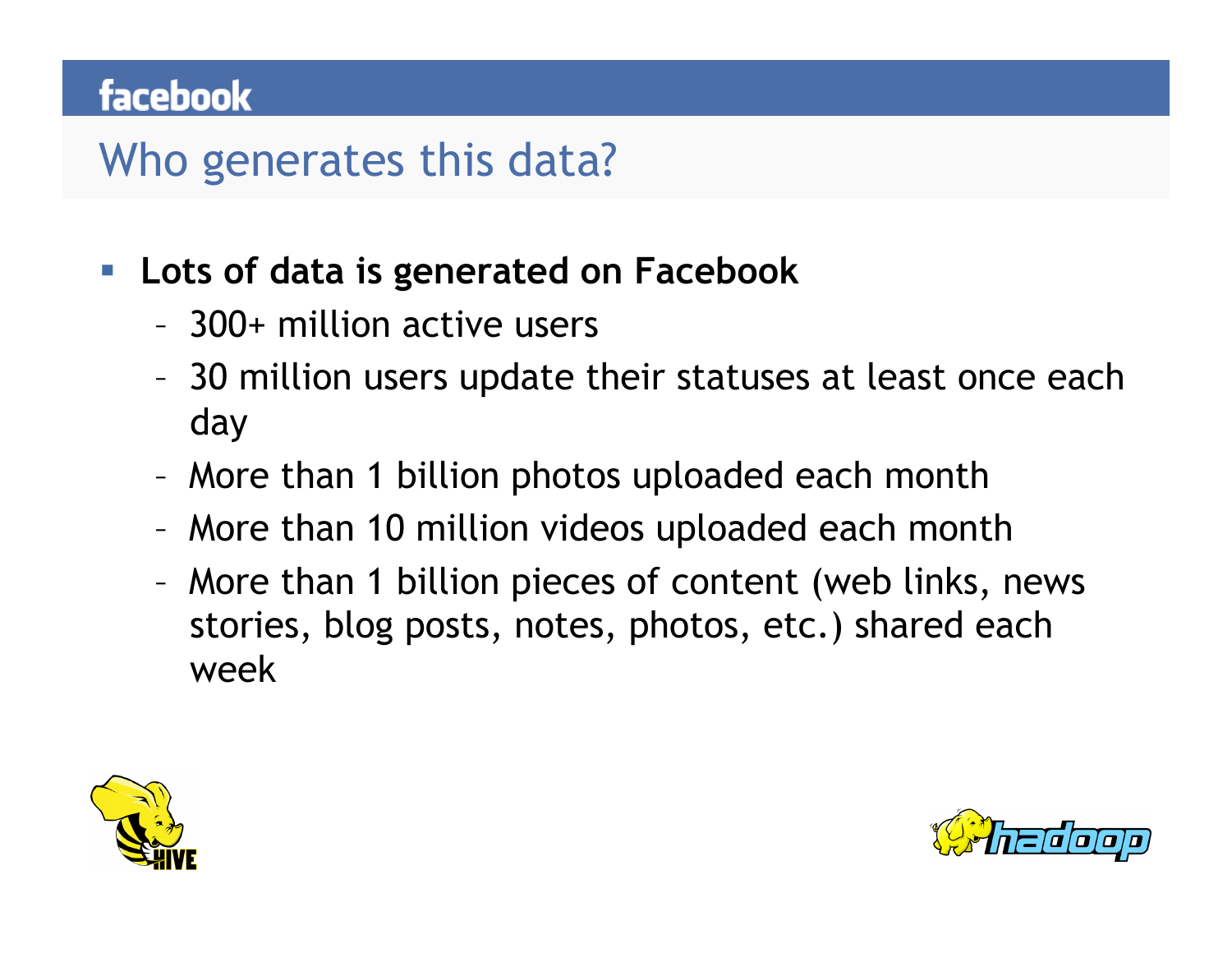# Data Usage

#### **Statistics per day:**

- 4 TB of compressed new data added per day
- 135TB of compressed data scanned per day
- 7500+ Hive jobs on production cluster per day
- 80K compute hours per day
- **Barrier to entry is significantly reduced:** 
	- New engineers go though a Hive training session
	- ~200 people/month run jobs on Hadoop/Hive
	- Analysts (non-engineers) use Hadoop through Hive



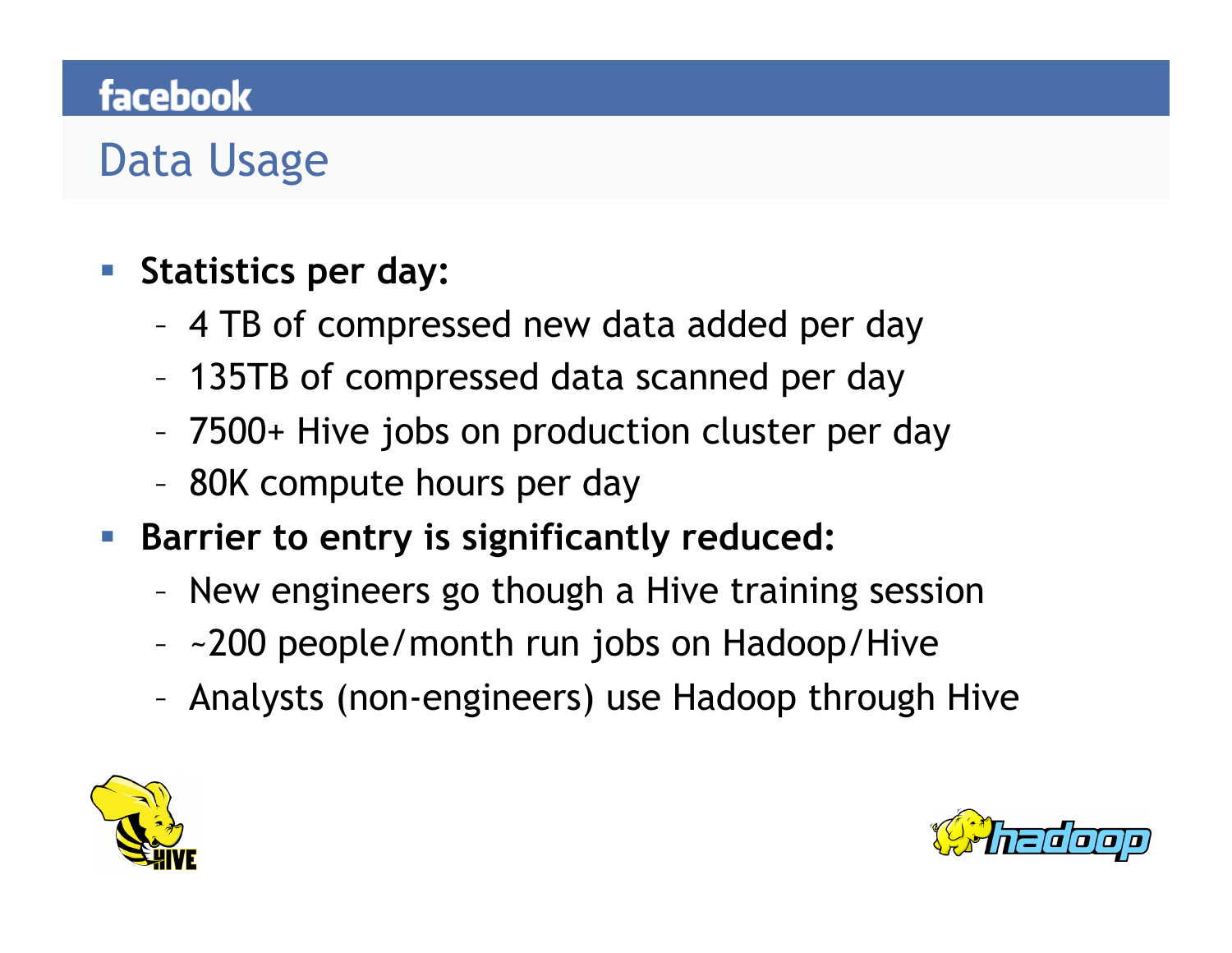### Where is this data stored?

#### **Hadoop/Hive Warehouse**

- 4800 cores, 5.5 PetaBytes
- 12 TB per node
- Two level network topology
	- 1 Gbit/sec from node to rack switch
	- 4 Gbit/sec to top level rack switch



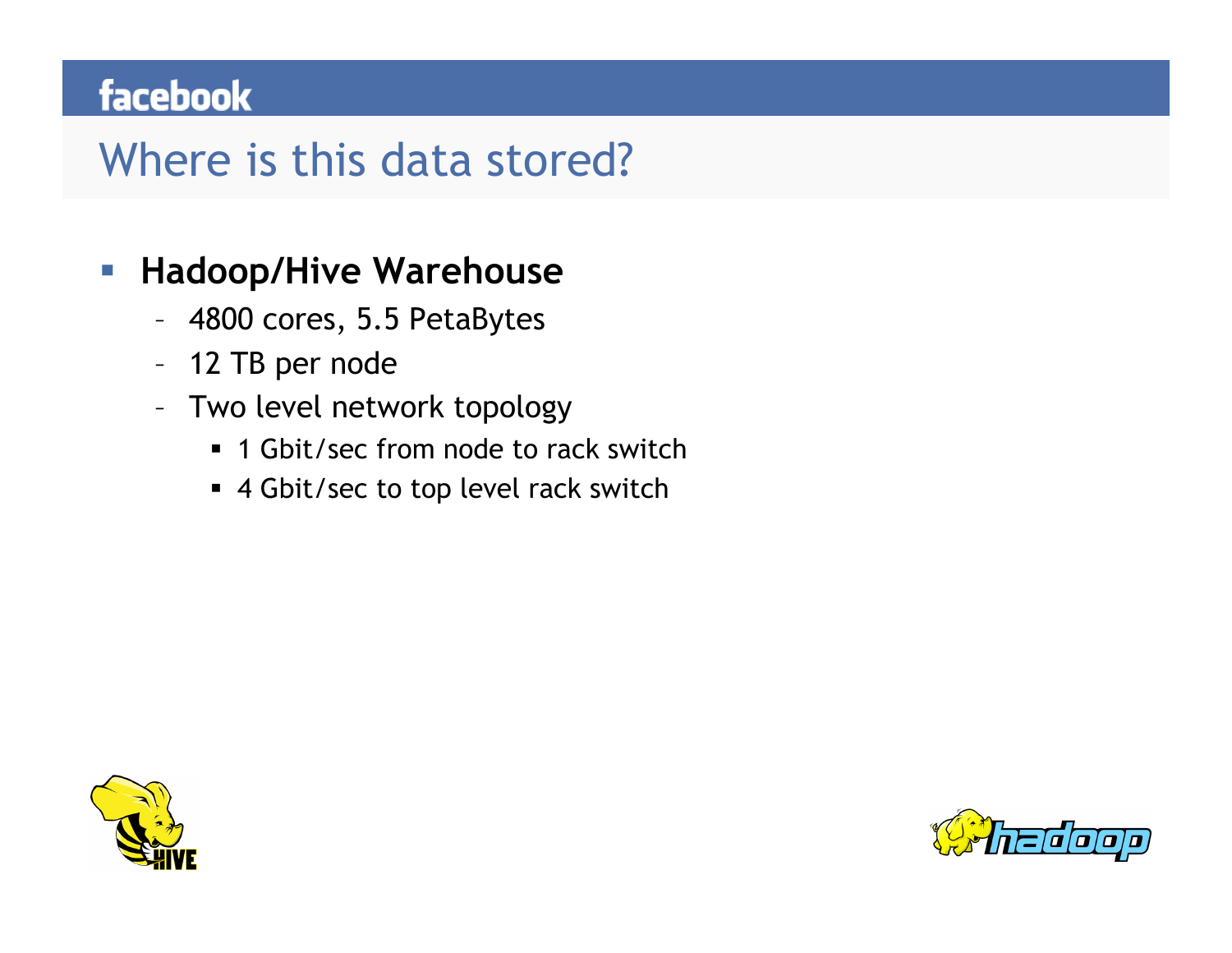### Data Flow into Hadoop Cloud





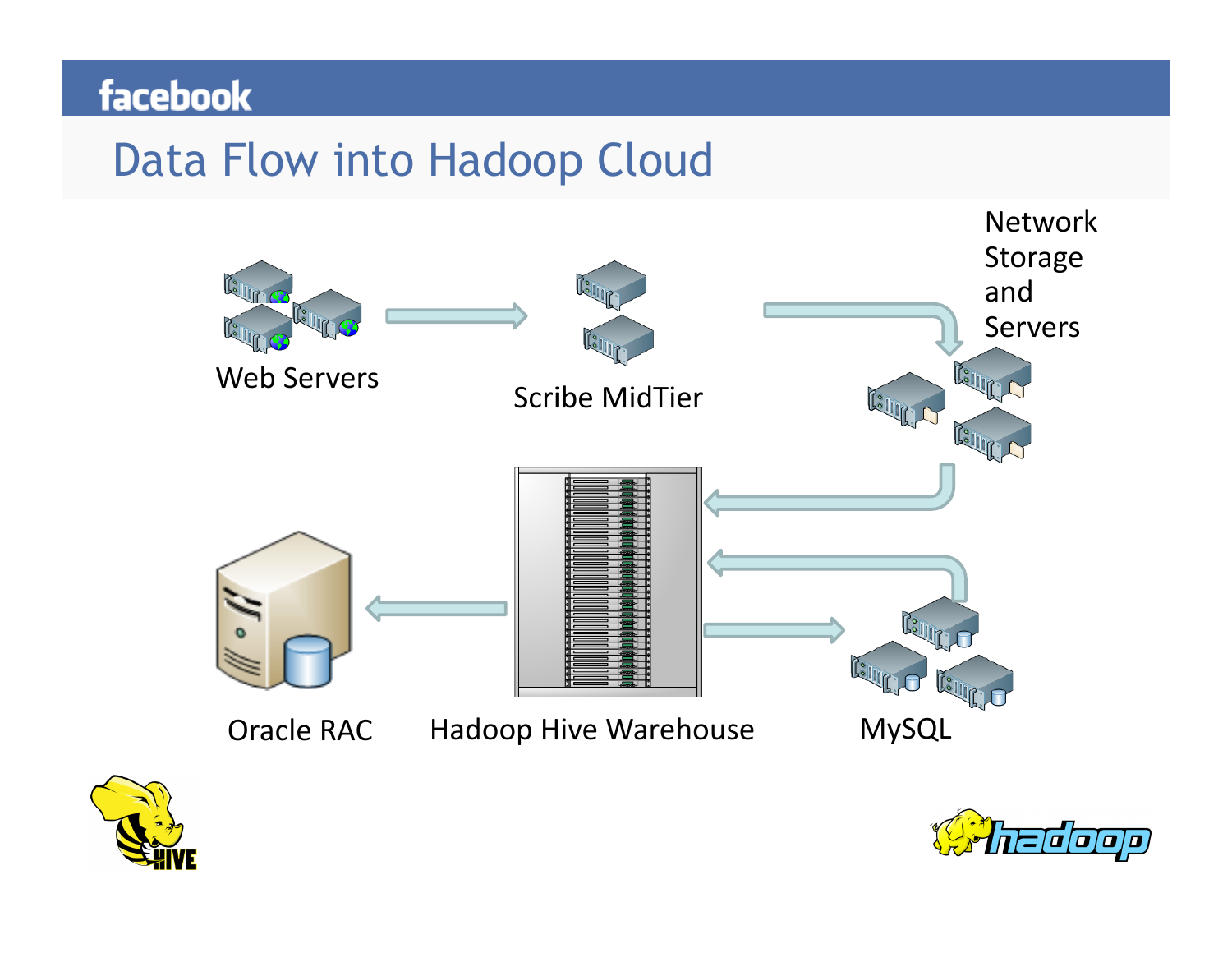### Hadoop Scribe: Avoid Costly Filers



2000 D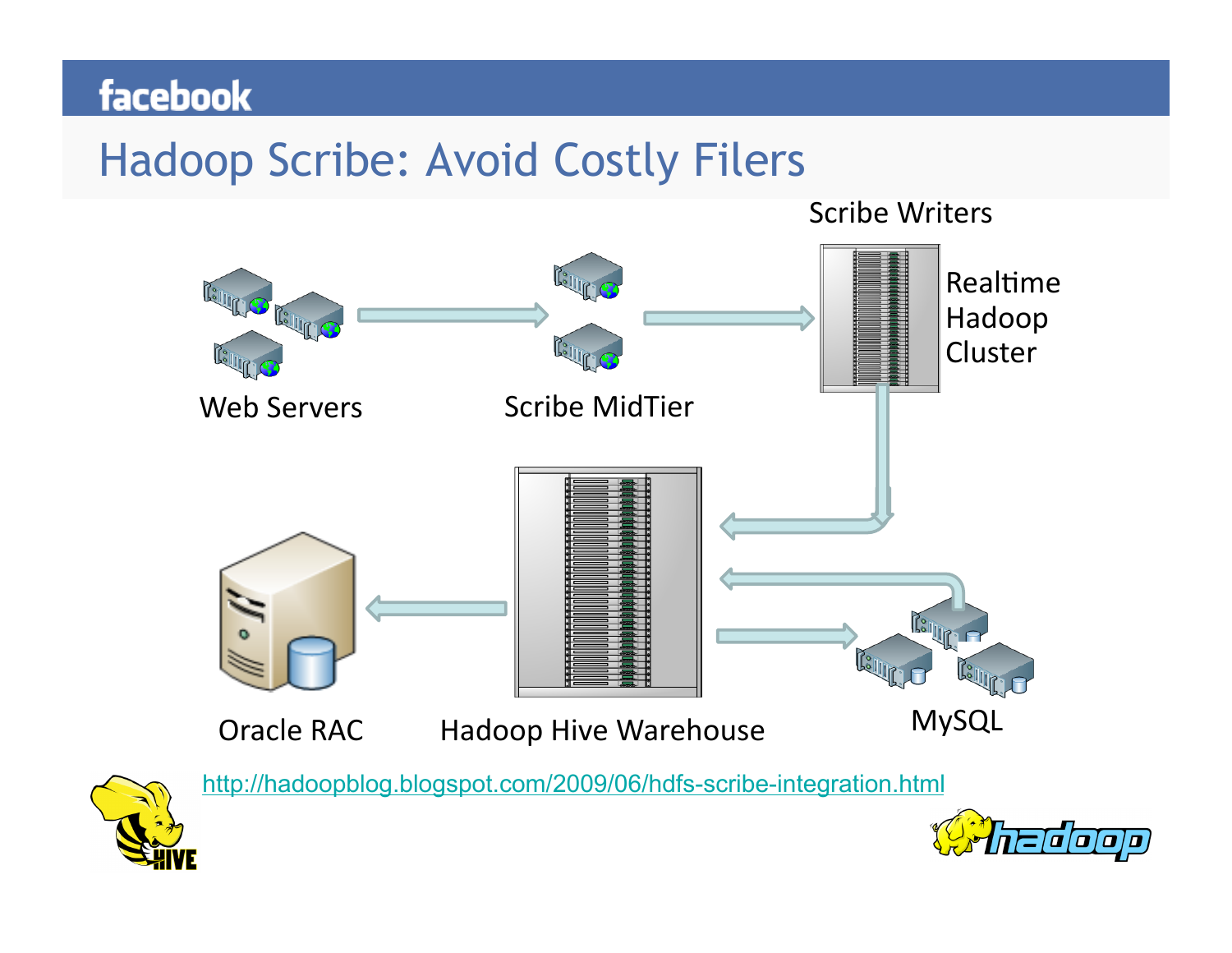# HDFS Raid

- Start the same: triplicate every data block
- Background encoding
	- Combine third replica of blocks from a single file to create parity block
	- Remove third replica
	- Apache JIRA HDFS-503
- **DiskReduce from CMU** 
	- Garth Gibson research



A file with three blocks A, B and C

http://hadoopblog.blogspot.com/2009/08/hdfs-and-erasure-codes-hdfs-raid.html



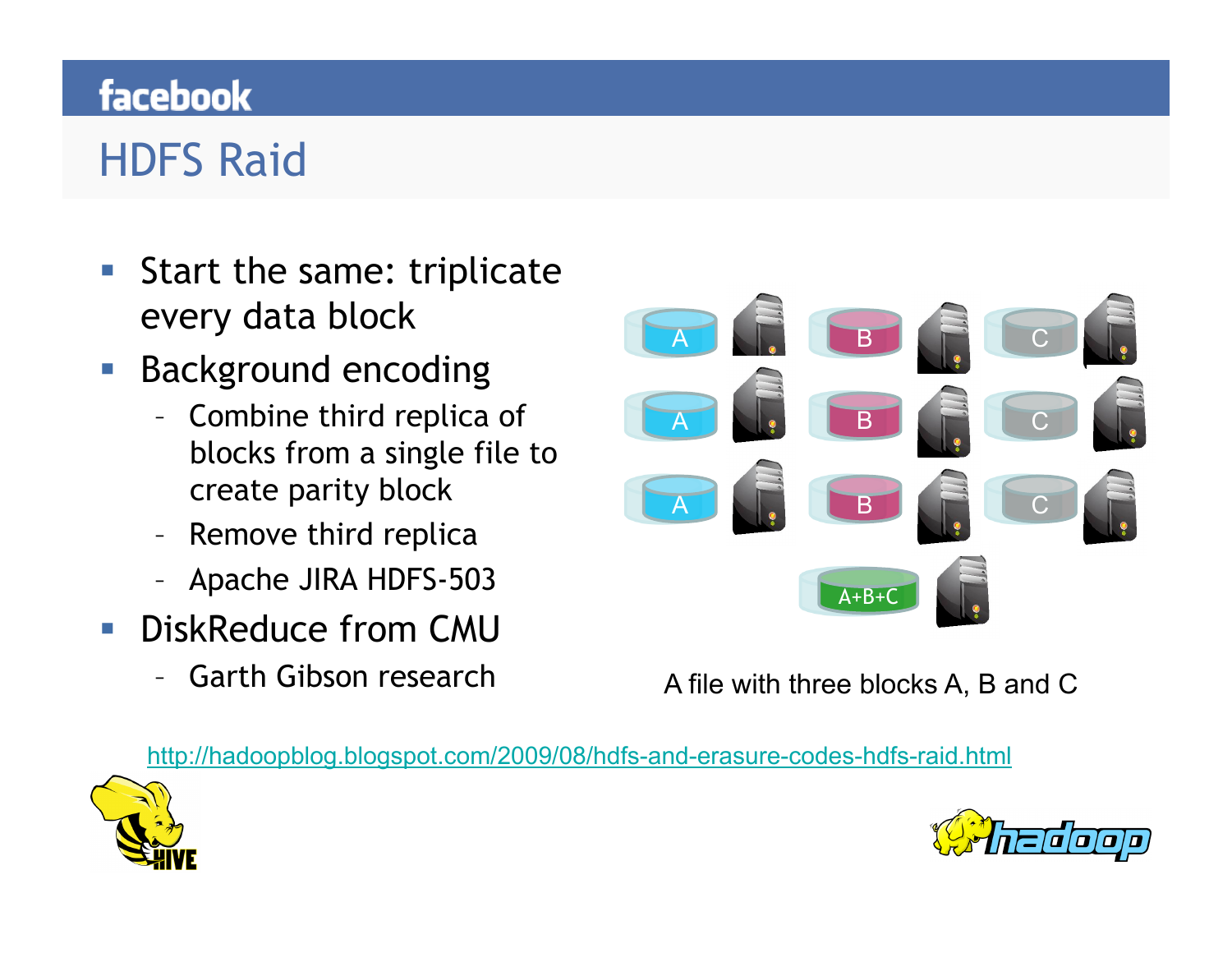### Archival: Move old data to cheap storage

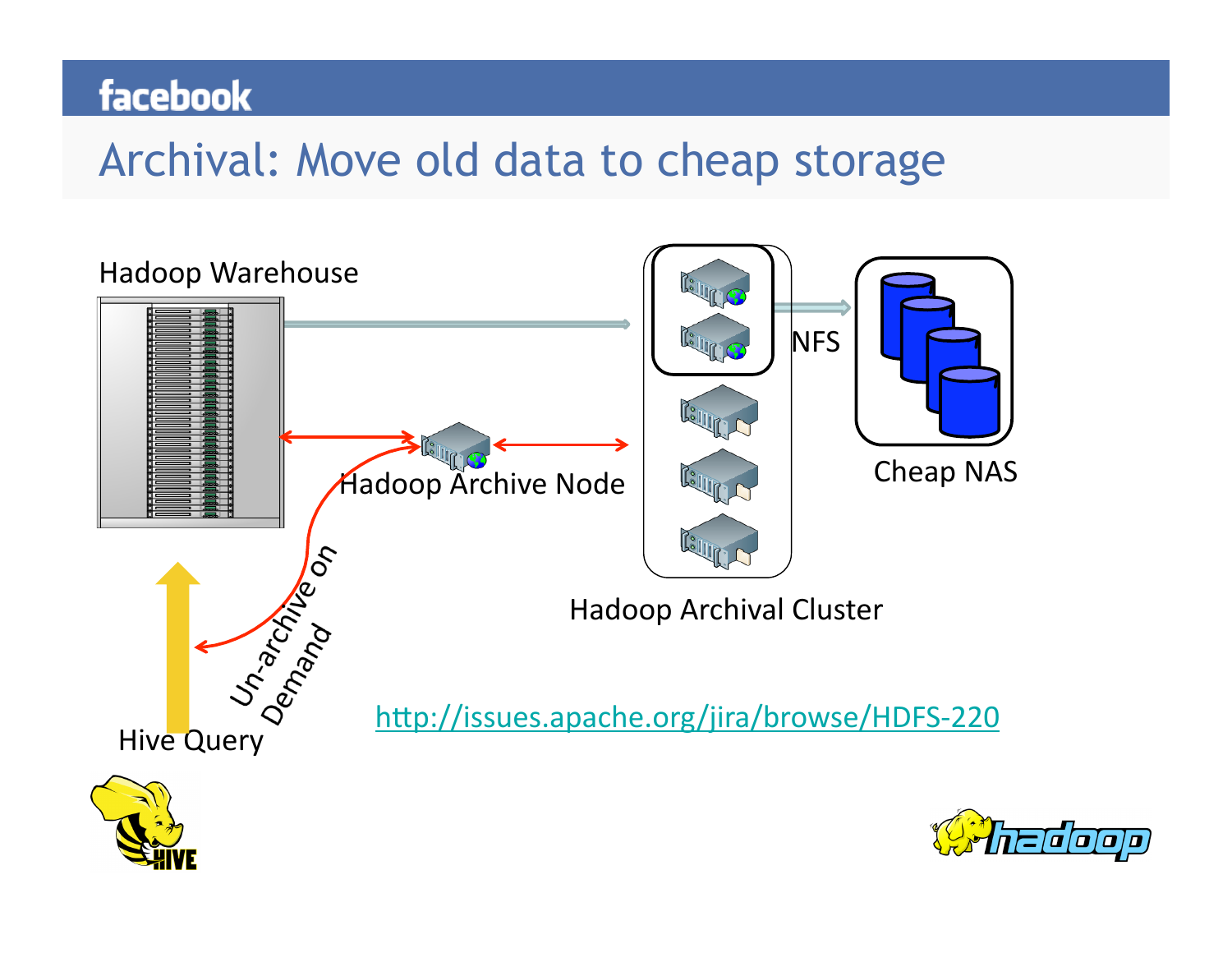### Dynamic-size MapReduce Clusters

- **Why multiple compute clouds in Facebook?** 
	- Users unaware of resources needed by job
	- Absence of flexible Job Isolation techniques
	- Provide adequate SLAs for jobs
- **Dynamically move nodes between clusters** 
	- Based on load and configured policies
	- Apache Jira MAPREDUCE-1044



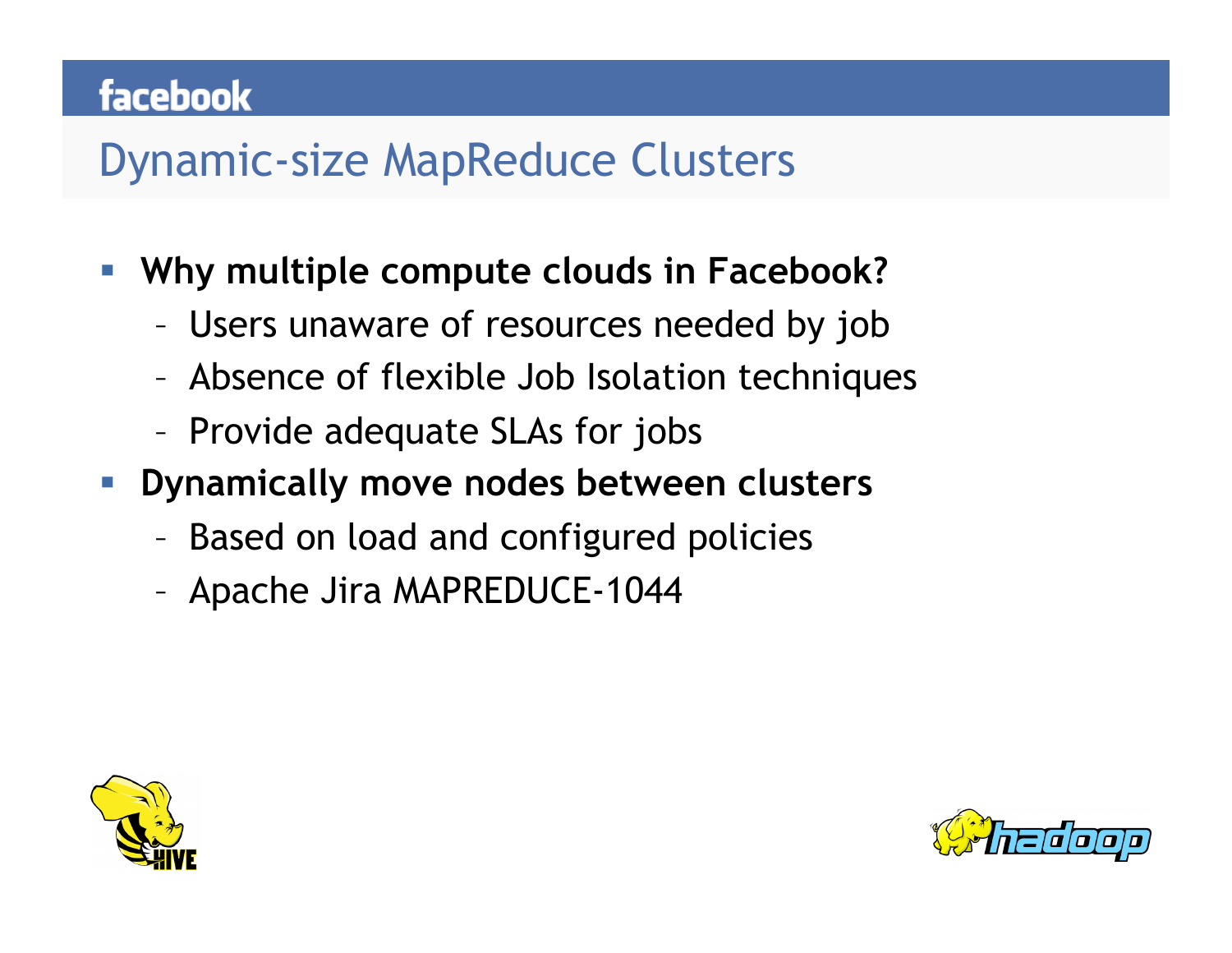#### facebook Resource Aware Scheduling (Fair Share Scheduler)

- **We use the Hadoop Fair Share Scheduler** 
	- Scheduler unaware of memory needed by job
- **Memory and CPU aware scheduling** 
	- RealTime gathering of CPU and memory usage
	- Scheduler analyzes memory consumption in realtime
	- Scheduler fair-shares memory usage among jobs
	- Slot-less scheduling of tasks (in future)
	- Apache Jira MAPREDUCE-961



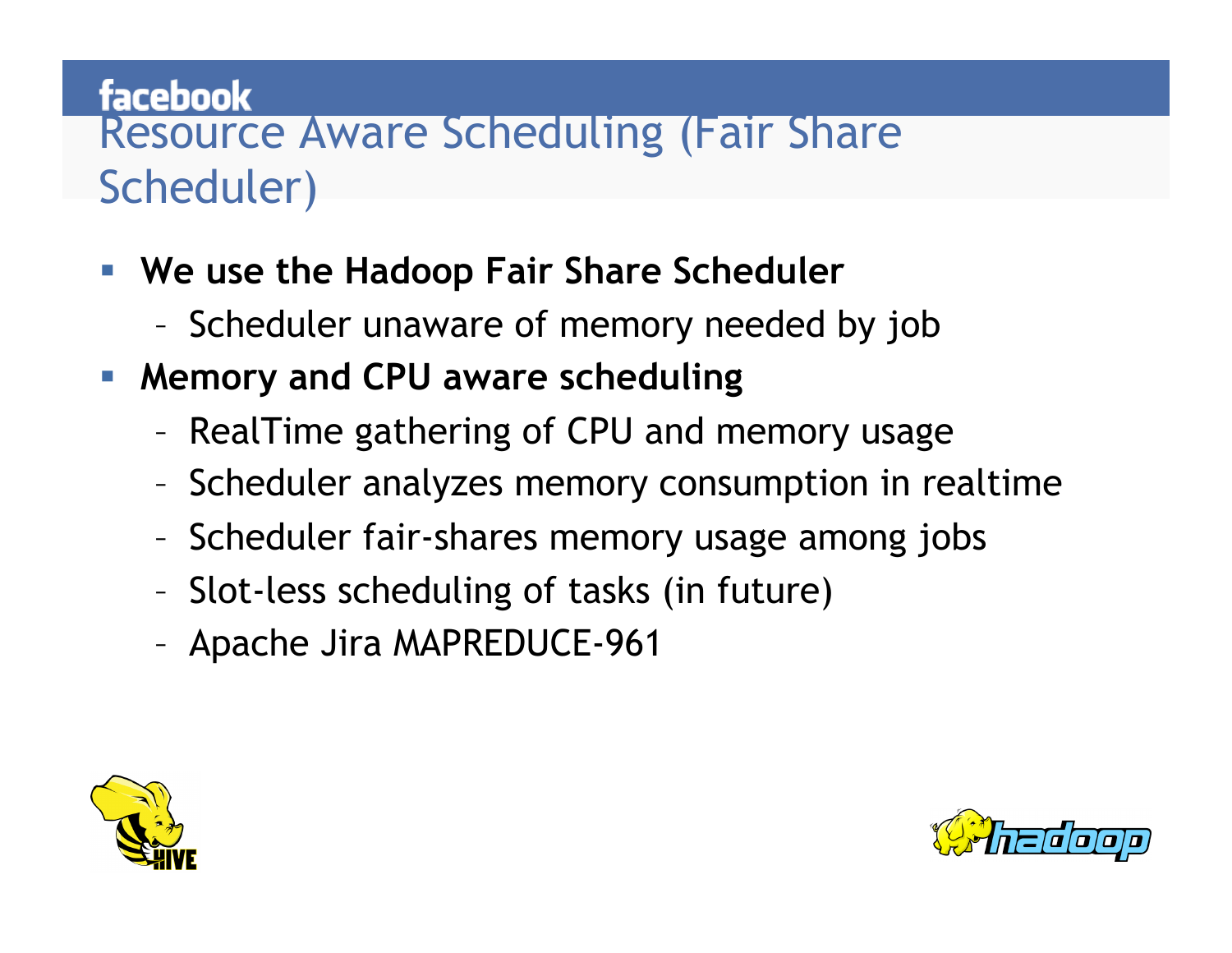### Hive – Data Warehouse

- **Efficient SQL to Map-Reduce Compiler**
- Mar 2008: Started at Facebook
- **May 2009: Release 0.3.0 available**
- Now: Preparing for release 0.4.0
- Countable for 95%+ of Hadoop jobs @ Facebook
- Used by ~200 engineers and business analysts at Facebook every month



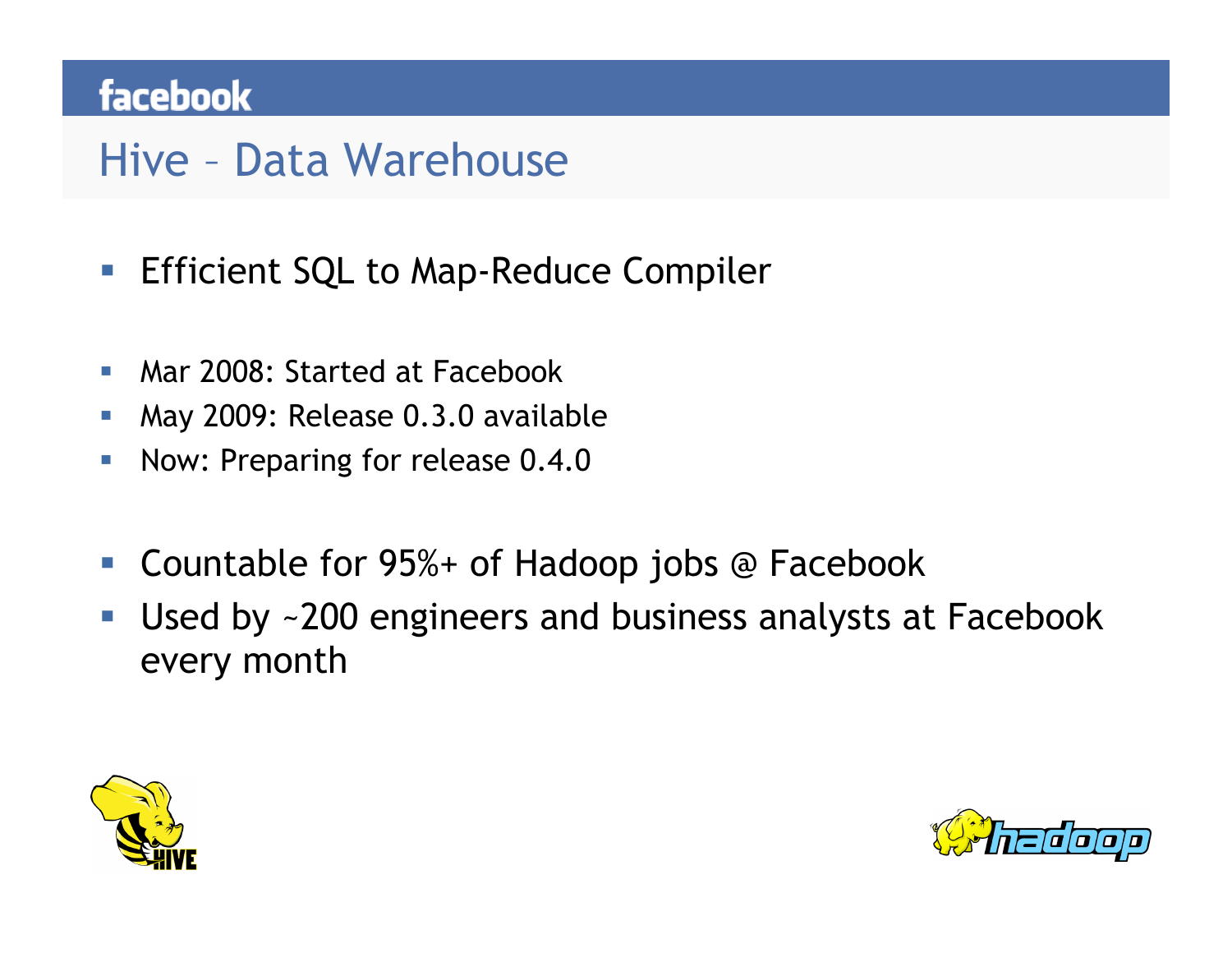### Hive Architecture

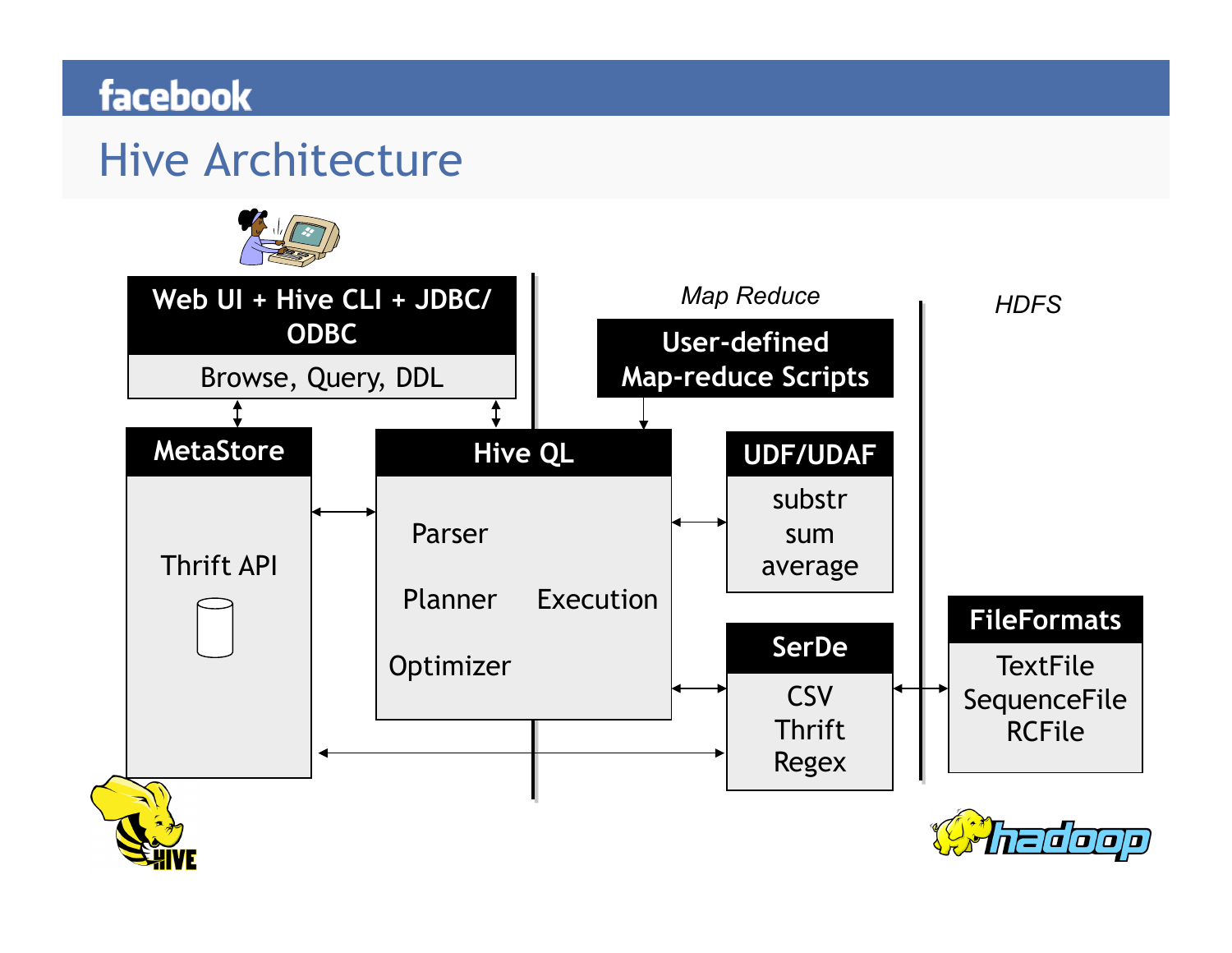# Hive DDL

#### DDL

- Complex columns
- Partitions
- Buckets

#### **Example**

– CREATE TABLE sales ( id INT, items ARRAY<STRUCT<id:INT, name:STRING>>, extra MAP<STRING, STRING> ) PARTITIONED BY (ds STRING) CLUSTERED BY (id) INTO 32 BUCKETS;



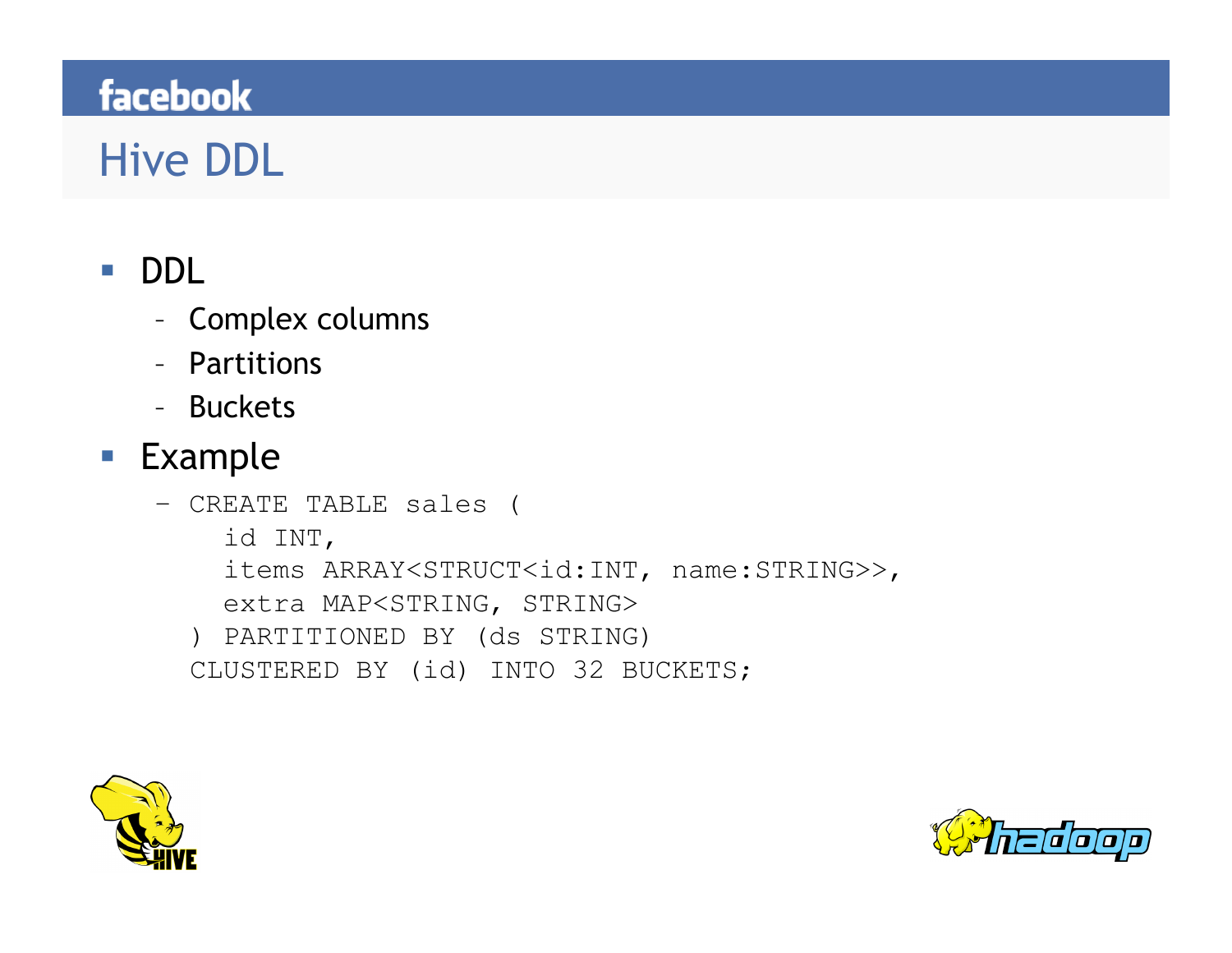### Hive Query Language

#### SQL

- Where
- Group By
- Equi-Join
- Sub query in from clause

#### **Example**

```
- SELECT r.*, s.*
  FROM r JOIN ( 
    SELECT key, count (1) as count
     FROM s 
     GROUP BY key) s 
  ON r.key = s.key 
  WHERE s.count > 100;
```


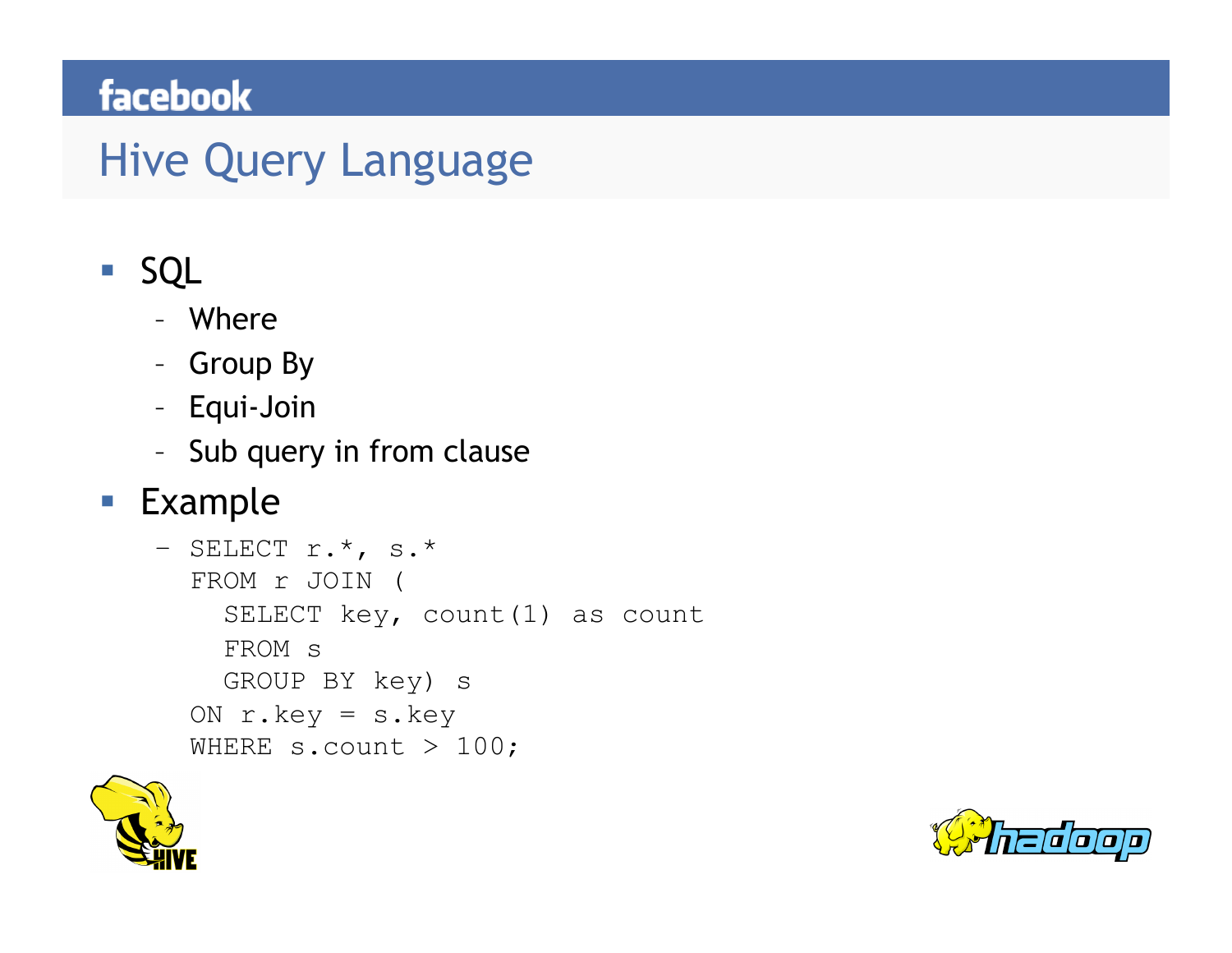# Group By

- 4 different plans based on:
	- Does data have skew?
	- partial aggregation
- **Map-side hash aggregation** 
	- In-memory hash table in mapper to do partial aggregations
- 2-map-reduce aggregation
	- For distinct queries with skew and large cardinality



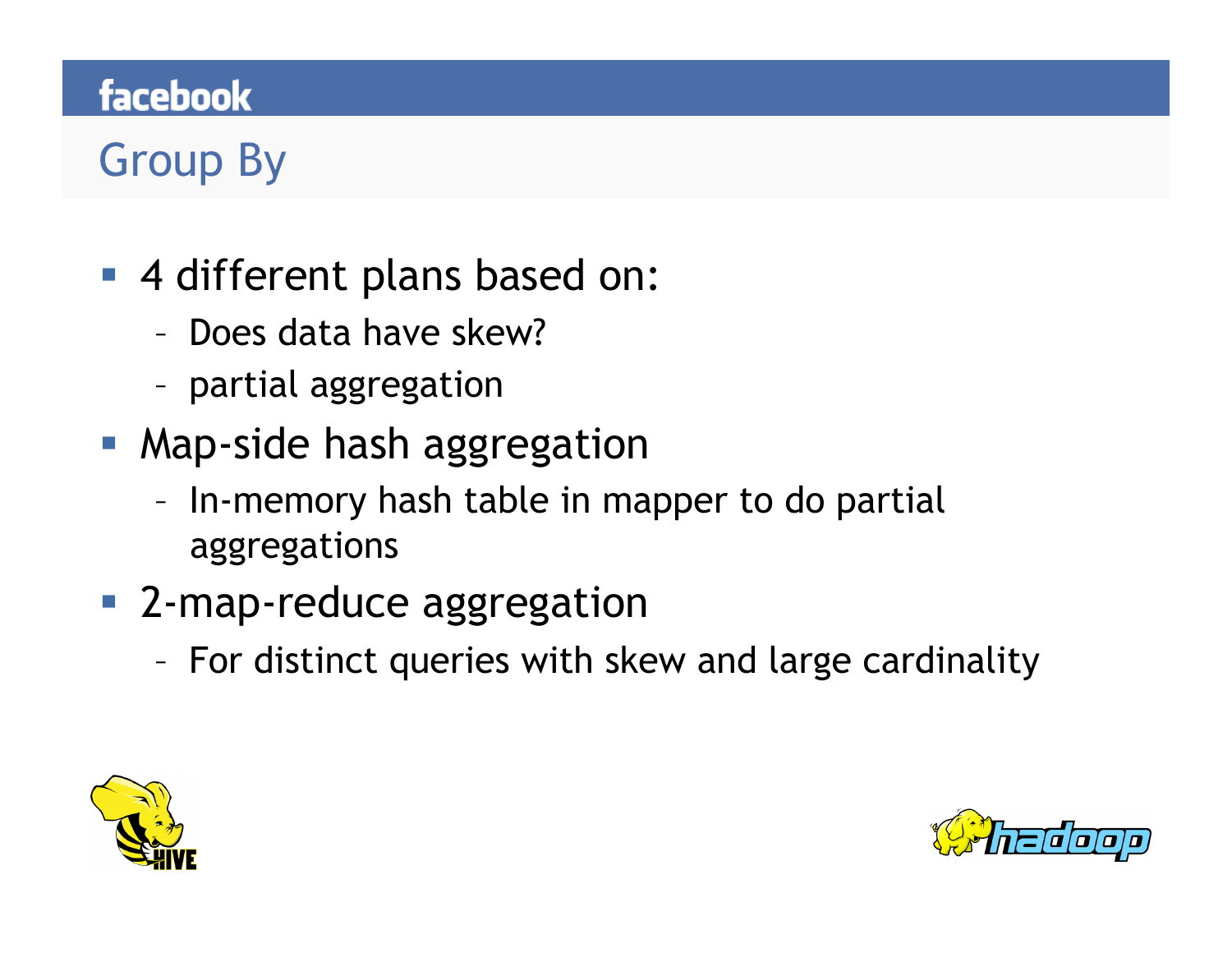# Join

- **Normal map-reduce Join** 
	- Mapper sends all rows with the same key to a single reducer
	- Reducer does the join
- **Map-side Join** 
	- Mapper loads the whole small table and a portion of big table
	- Mapper does the join
	- Much faster than map-reduce join



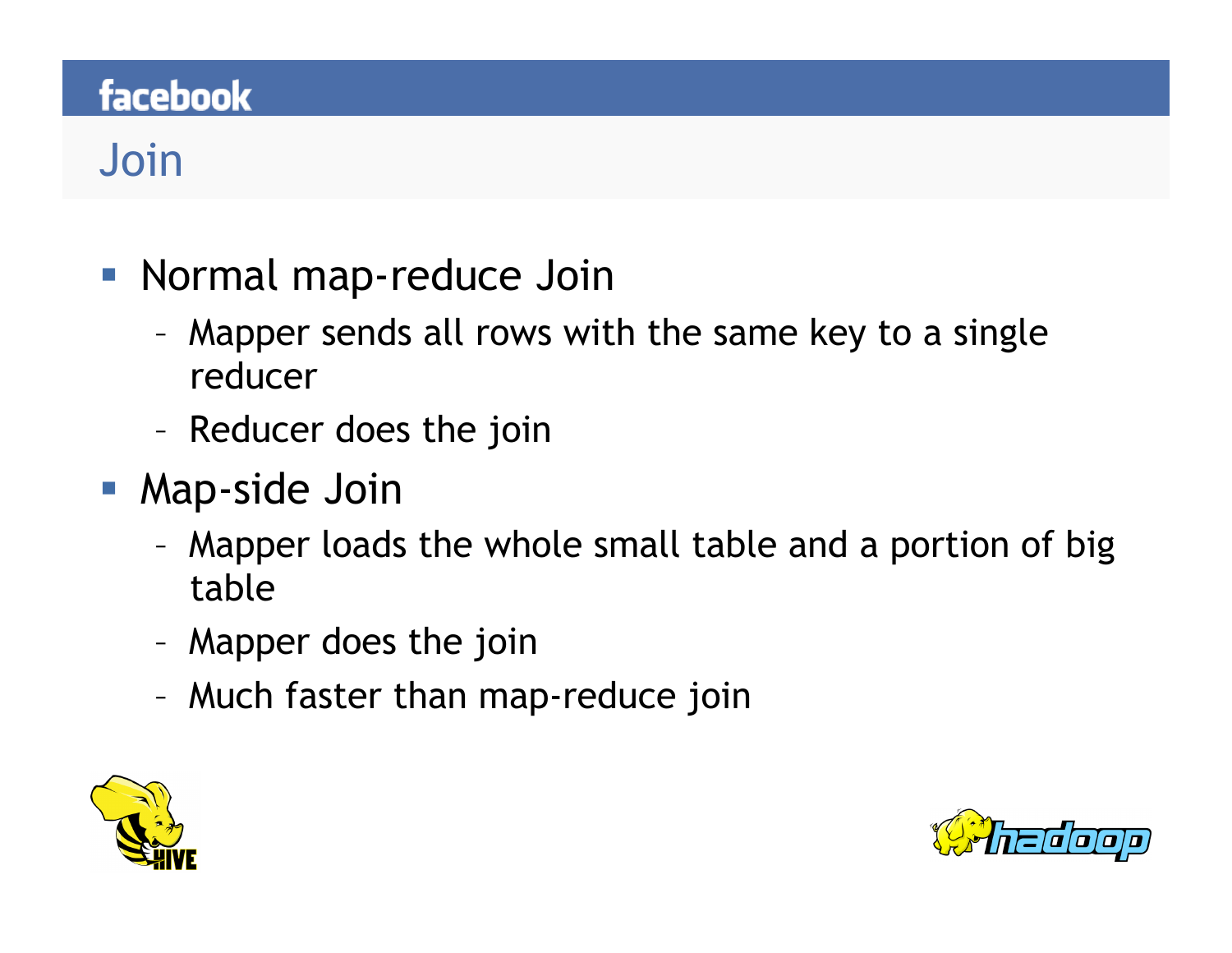# Sampling

- **Efficient sampling** 
	- Table can be bucketed
	- Each bucket is a file
	- Sampling can choose some buckets
- **Example** 
	- SELECT product id, sum(price) FROM sales TABLESAMPLE (BUCKET 1 OUT OF 32) GROUP BY product\_id



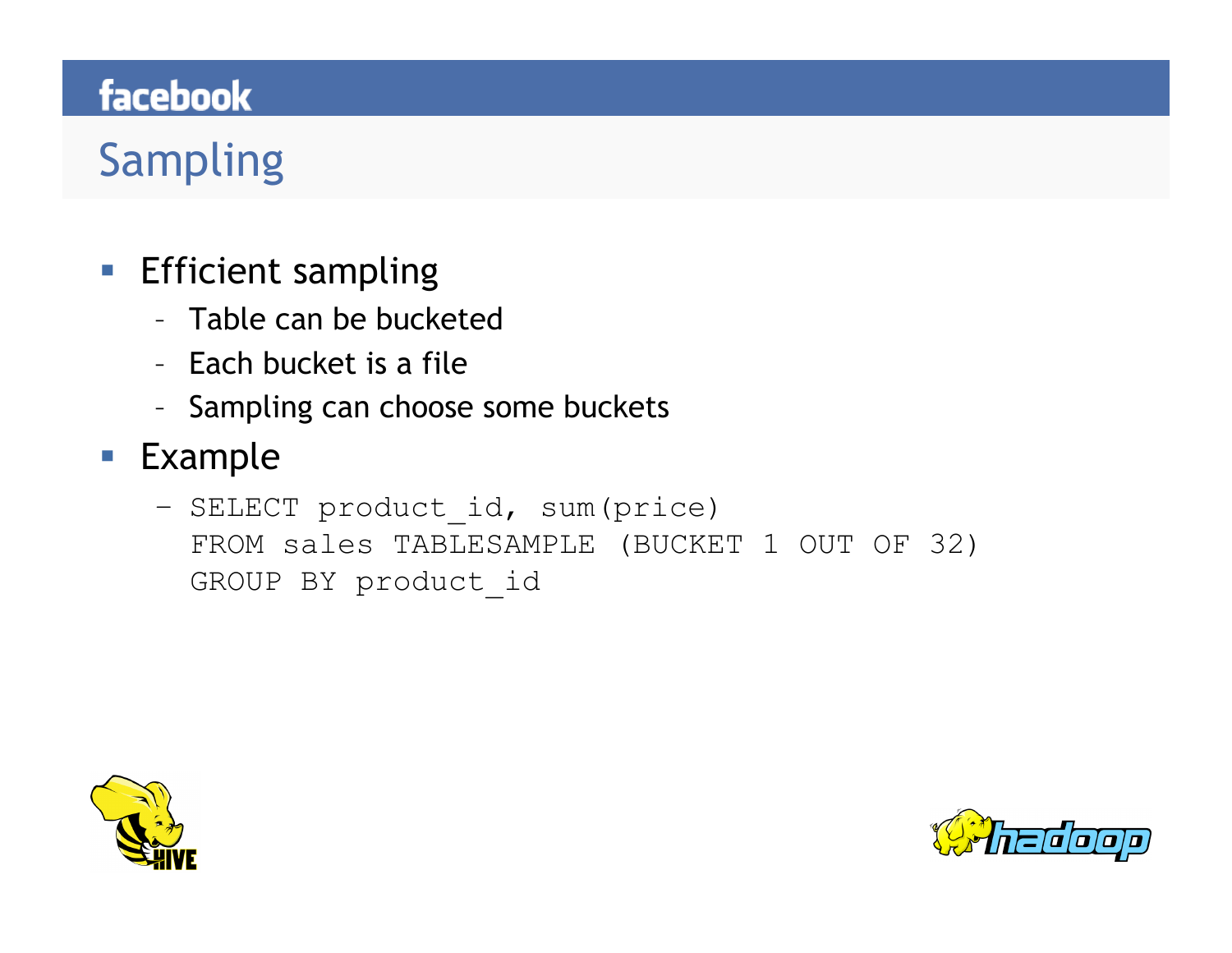### Multi-table Group-By/Insert

```
FROM users 
INSERT INTO TABLE pv gender sum
   SELECT gender, count(DISTINCT userid) 
   GROUP BY gender 
INSERT INTO 
   DIRECTORY '/user/facebook/tmp/pv_age_sum.dir' 
   SELECT age, count(DISTINCT userid) 
   GROUP BY age 
INSERT INTO LOCAL DIRECTORY '/home/me/pv_age_sum.dir' 
   SELECT country, gender, count(DISTINCT userid) 
   GROUP BY country, gender;
```


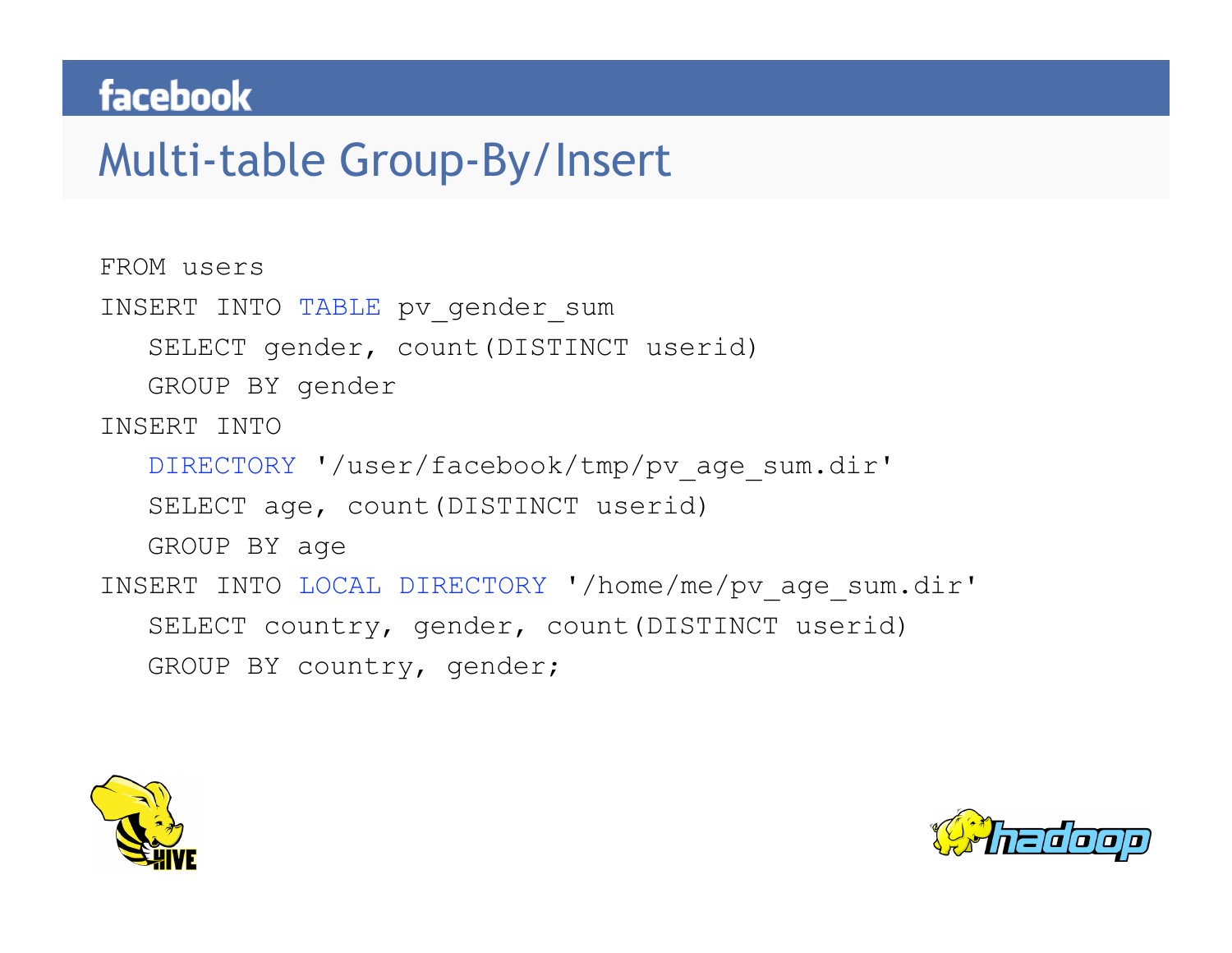# File Formats

#### ■ TextFile:

- Easy for other applications to write/read
- Gzip text files are not splittable
- SequenceFile:
	- Only hadoop can read it
	- Support splittable compression
- **RCFile: Block-based columnar storage** 
	- Use SequenceFile block format
	- Columnar storage inside a block
	- 25% smaller compressed size
	- On-par or better query performance depending on the query



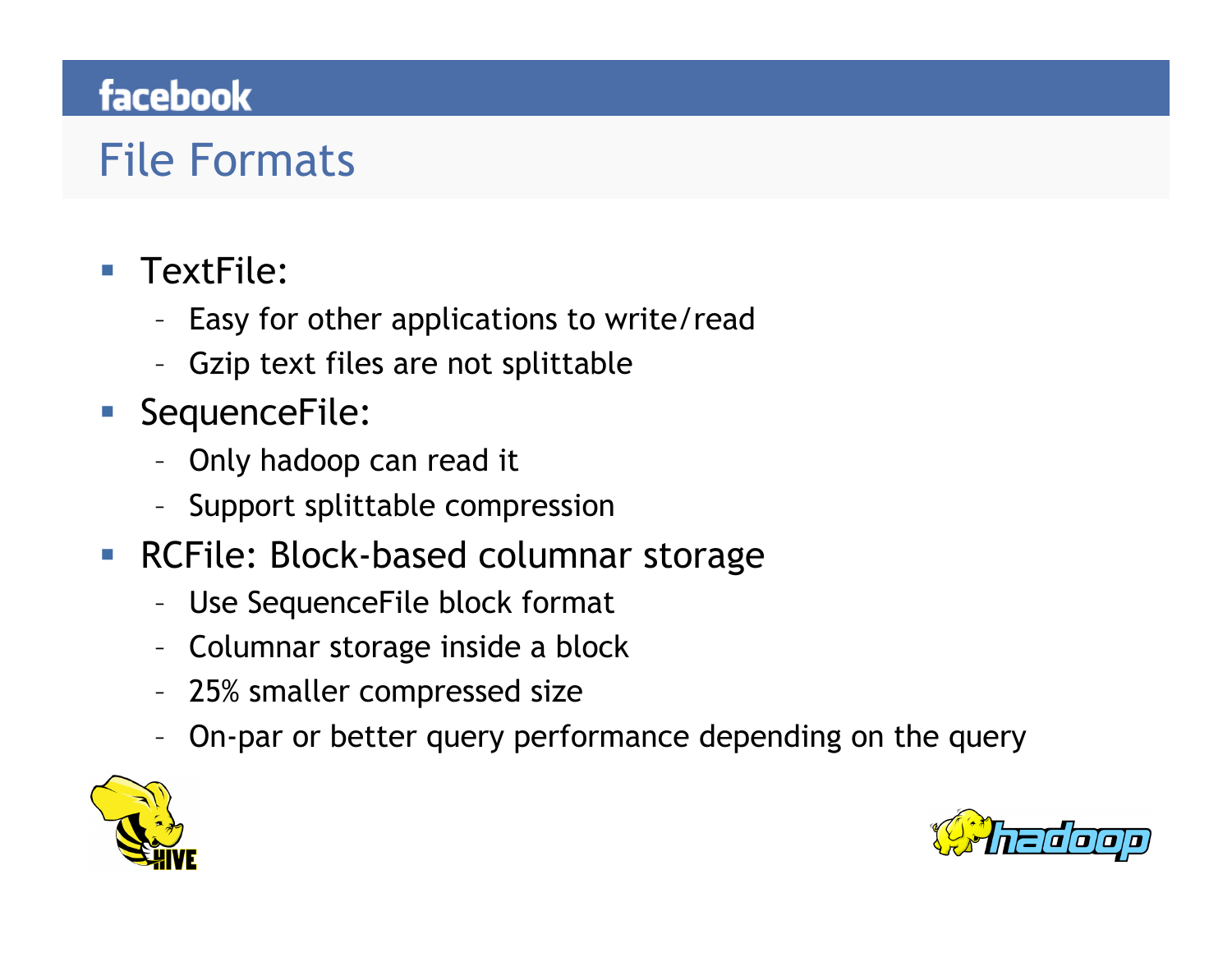# SerDe

- Serialization/Deserialization
- Row Format
	- CSV (LazySimpleSerDe)
	- Thrift (ThriftSerDe)
	- Regex (RegexSerDe)
	- Hive Binary Format (LazyBinarySerDe)
- LazySimpleSerDe and LazyBinarySerDe
	- Deserialize the field when needed
	- Reuse objects across different rows
	- Text and Binary format



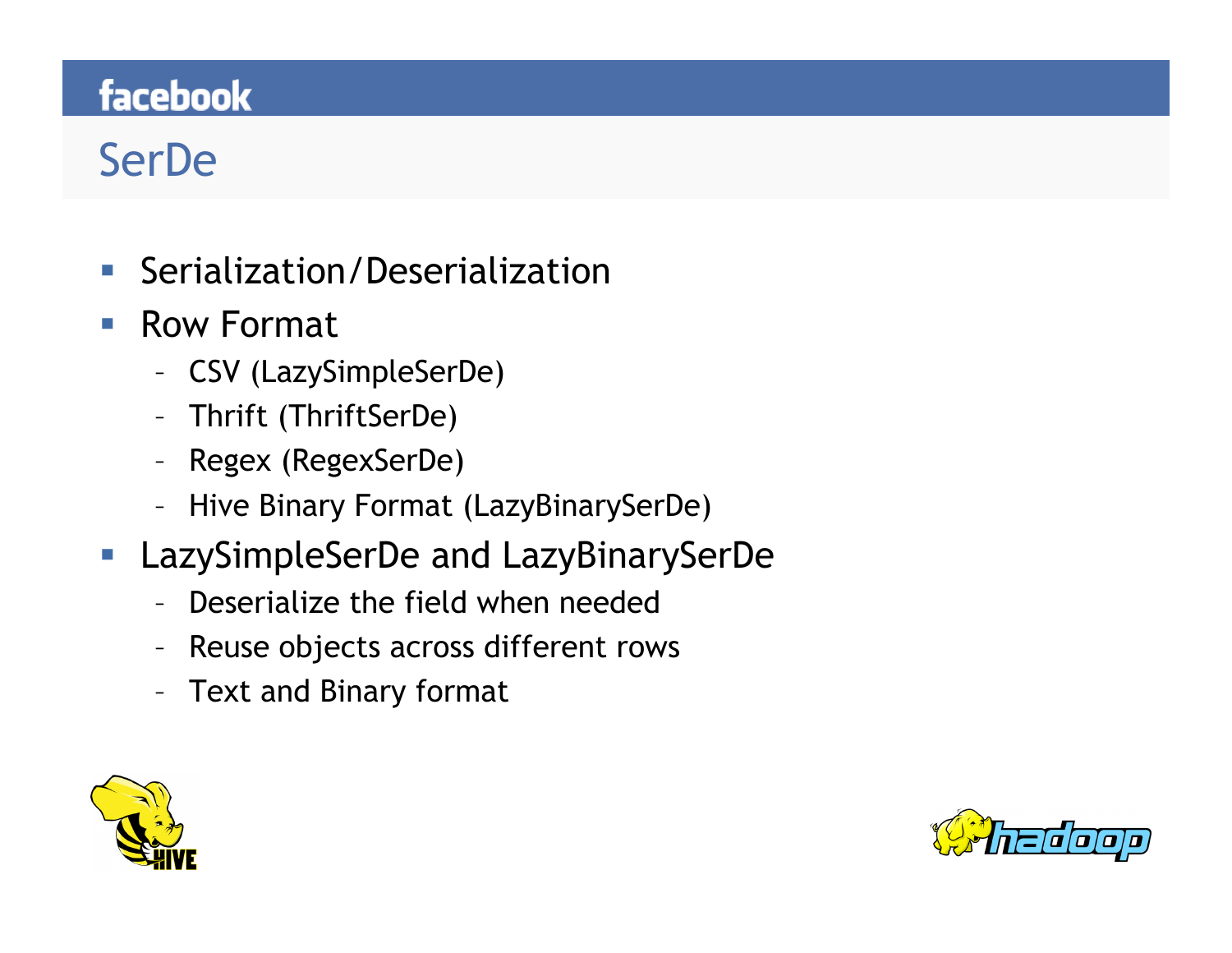## UDF/UDAF

#### **Features:**

- Use either Java or Hadoop Objects (int, Integer, IntWritable)
- Overloading
- Variable-length arguments
- Partial aggregation for UDAF

#### ■ Example UDF:

```
– public class UDFExampleAdd extends UDF { 
     public int evaluate(int a, int b) {
       return a + b; 
   } 
  }
```


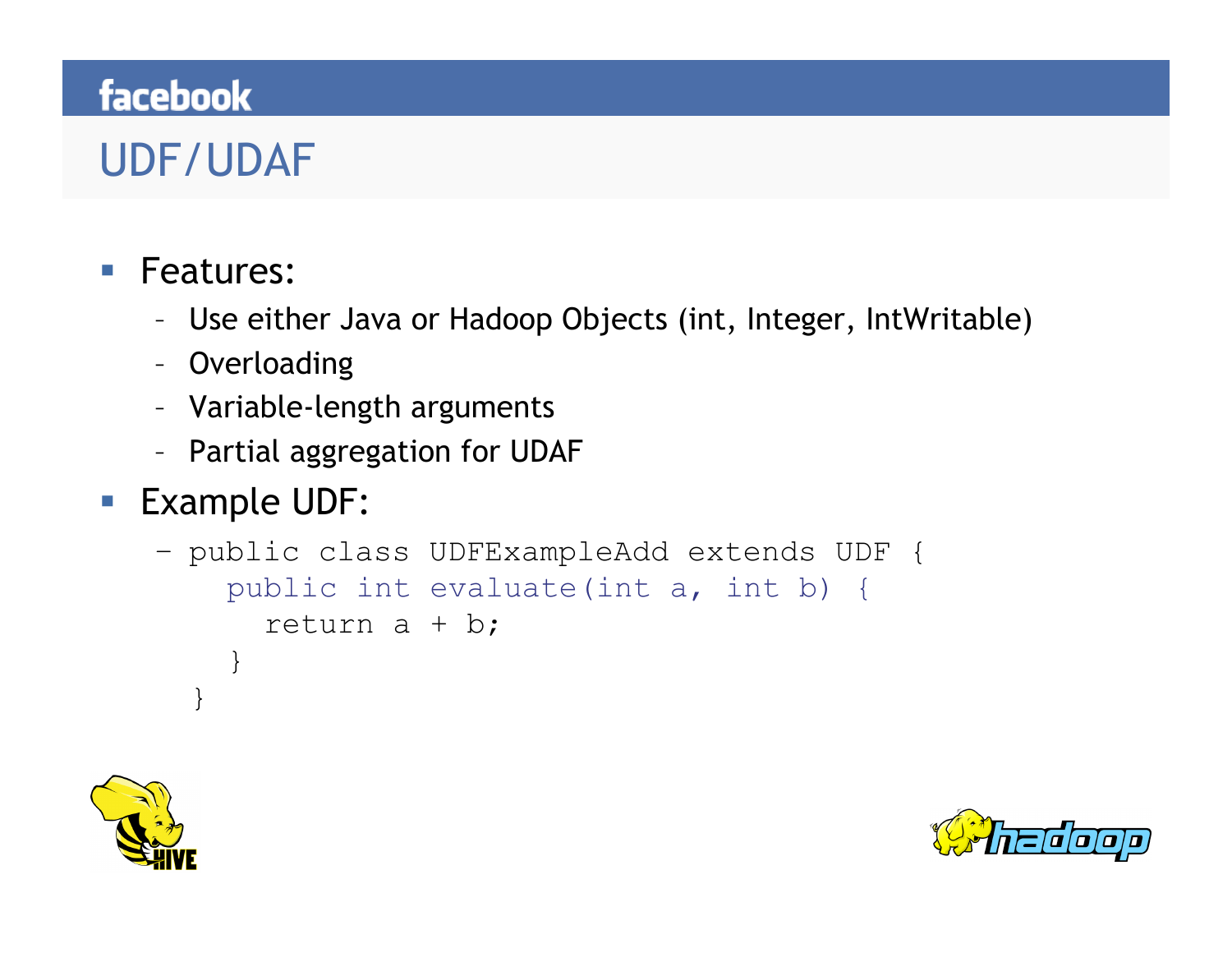### Hive – Performance

| <b>Date</b> | <b>SVN Revision</b> | <b>Major Changes</b>               | <b>Query A</b> | <b>Query B</b> | <b>Query C</b>    |
|-------------|---------------------|------------------------------------|----------------|----------------|-------------------|
| 2/22/2009   | 746906              | <b>Before Lazy Deserialization</b> | 83 sec         | 98 sec         | $183 \text{ sec}$ |
| 2/23/2009   | 747293              | <b>Lazy Deserialization</b>        | 40 sec         | 66 sec         | $185 \text{ sec}$ |
| 3/6/2009    | 751166              | Map-side Aggregation               | $22$ sec       | $67$ sec       | $182 \text{ sec}$ |
| 4/29/2009   | 770074              | <b>Object Reuse</b>                | 21 sec         | 49 sec         | $130 \text{ sec}$ |
| 6/3/2009    | 781633              | Map-side Join *                    | 21 sec         | 48 sec         | $132 \text{ sec}$ |
| 8/5/2009    | 801497              | Lazy Binary Format*                | 21 sec         | 48 sec         | $132 \text{ sec}$ |

- QueryA: SELECT count(1) FROM t;
- QueryB: SELECT concat(concat(concat(a,b),c),d) FROM t;
- **QueryC: SELECT \* FROM t;**
- **nap-side time only (incl. GzipCodec for comp/decompression)**



\* These two features need to be tested with other queries.